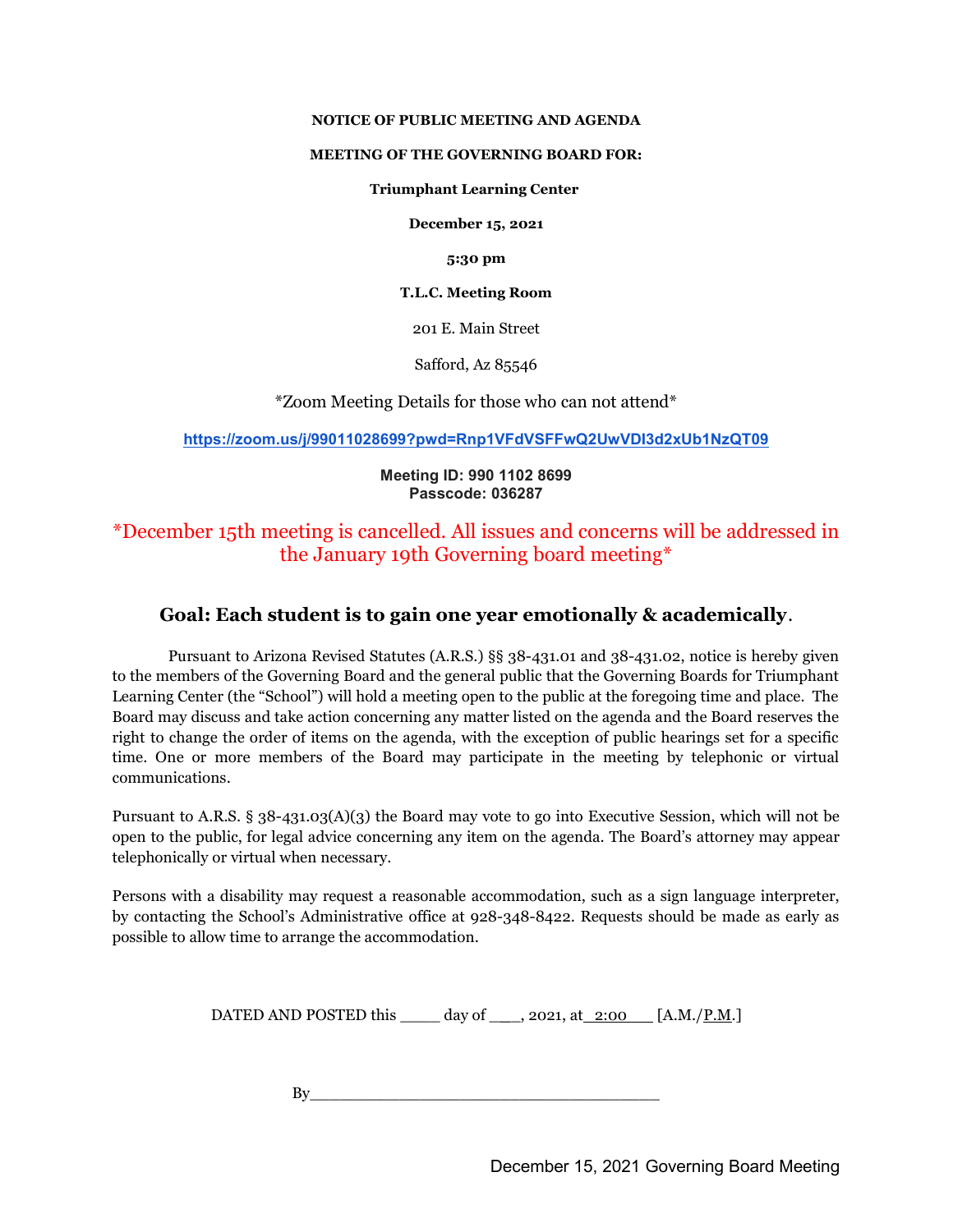Robin Dutt

# Agenda

- 1. Call to Order
- 2. Roll Call

| Absent | <b>Present</b> | <b>Name</b>            |
|--------|----------------|------------------------|
|        |                | <b>Robin B. Dutt</b>   |
|        |                | <b>Jack Mortensen</b>  |
|        |                | <b>Tom Thompson</b>    |
|        |                | Dan Ziccarelli         |
|        |                | <b>Nona Herrington</b> |

## 3. New Business:

- A. Review and Approve of November 17, 2021 Minutes
- B. Sign and Approve warrants
- 4. Integrity Report
- 5. Financials
	- Reconciliation (Bank Statements)
	- Profit & Loss
	- Budget Vs. Actuals
	- Balance Sheets
	- Cash Balances